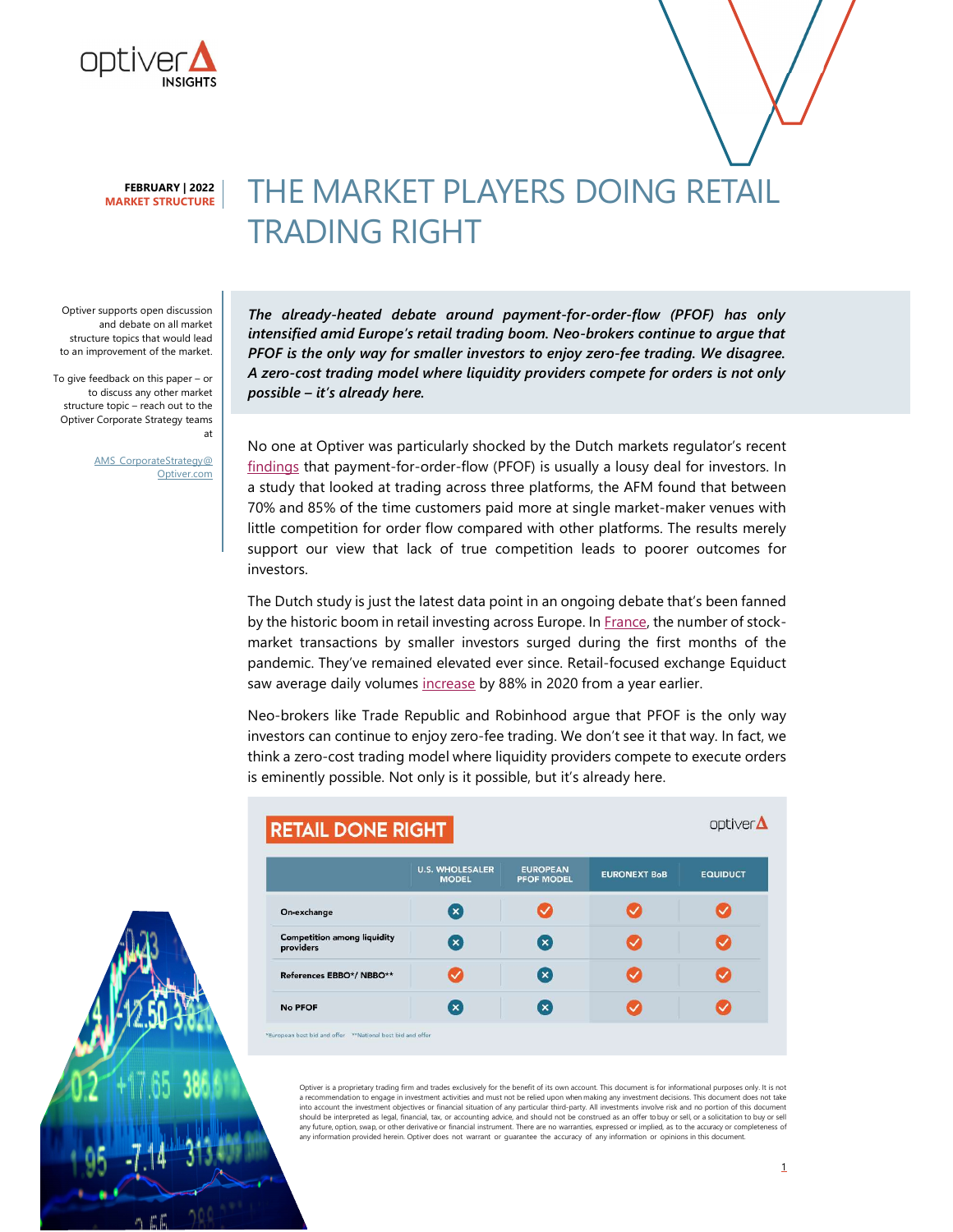

For instance, Euronext's Best of Book operates a retail-facing model that encourages healthy competition among market makers for order flow. Equiduct enables zero-fee trading while promoting competition in a way that's equally commendable. Both venues are competitive, innovative and transparent, and we highlight them here as examples of parties that are facilitating retail investing the right way.

### EURONEXT'S BEST OF BOOK (BOB)

One model that focuses on retail investors without resorting to problematic arrangements like PFOF is Euronext's Best of Book (BoB). BoB was designed to help retail-facing brokers meet their best execution requirements and generate price improvement for their clients while routing orders to a single trading venue. The model works by flagging incoming retail orders and making them eligible for improved quotes on the exchange's central limit order book (CLOB), where multiple liquidity providers compete to fill them. Clear evidence exists that this arrangement leads to price improvement for investors.

Both market makers and brokers pay fees to Euronext in order to use BoB. While we applaud most aspects of the BoB model, this is one feature we ultimately find difficult to support. In line with our belief that zero-fee trading is here to stay, we question whether a model that charges fees to brokerages, which are then often passed on in one form or another to customers, is the way forward.

## EQUIDUCT'S APEX

Another model operating in Europe is Equiduct's Apex best execution service. Equiduct<sup>1</sup> is a fully regulated, retail-focused exchange that offers trading in pan-European equities and exchange-traded funds (ETFs). Like BoB, the Apex model flags retail orders, making them eligible for improved quotes.

That's where the similarities end however. Whereas market makers on BoB compete for retail orders through price improvement, the exchange sets prices on Apex. In particular, liquidity providers are required to execute retail trades at the European Volume-Weighted Best Bid or Offer (VBBO). The VBBO is essentially a consolidated order book that aggregates quotes from national exchanges and multi-lateral trading facilities across Europe. VBBO aims to ensure that brokers meet their best execution requirements by trading against the best price displayed across Europe at a given volume. Liquidity providers compete on the basis of size, coverage offered and potential price improvement.

Unlike BoB, retail brokers are not charged execution fees on Apex. We feel this is a strong point of the platform. Like the U.S. wholesaler and German regional exchange models, it doesn't charge brokers. And like BoB, it supports multi-lateral, pan-European trading.

-

<sup>&</sup>lt;sup>1</sup> Optiver holds a minority stake in Equiduct.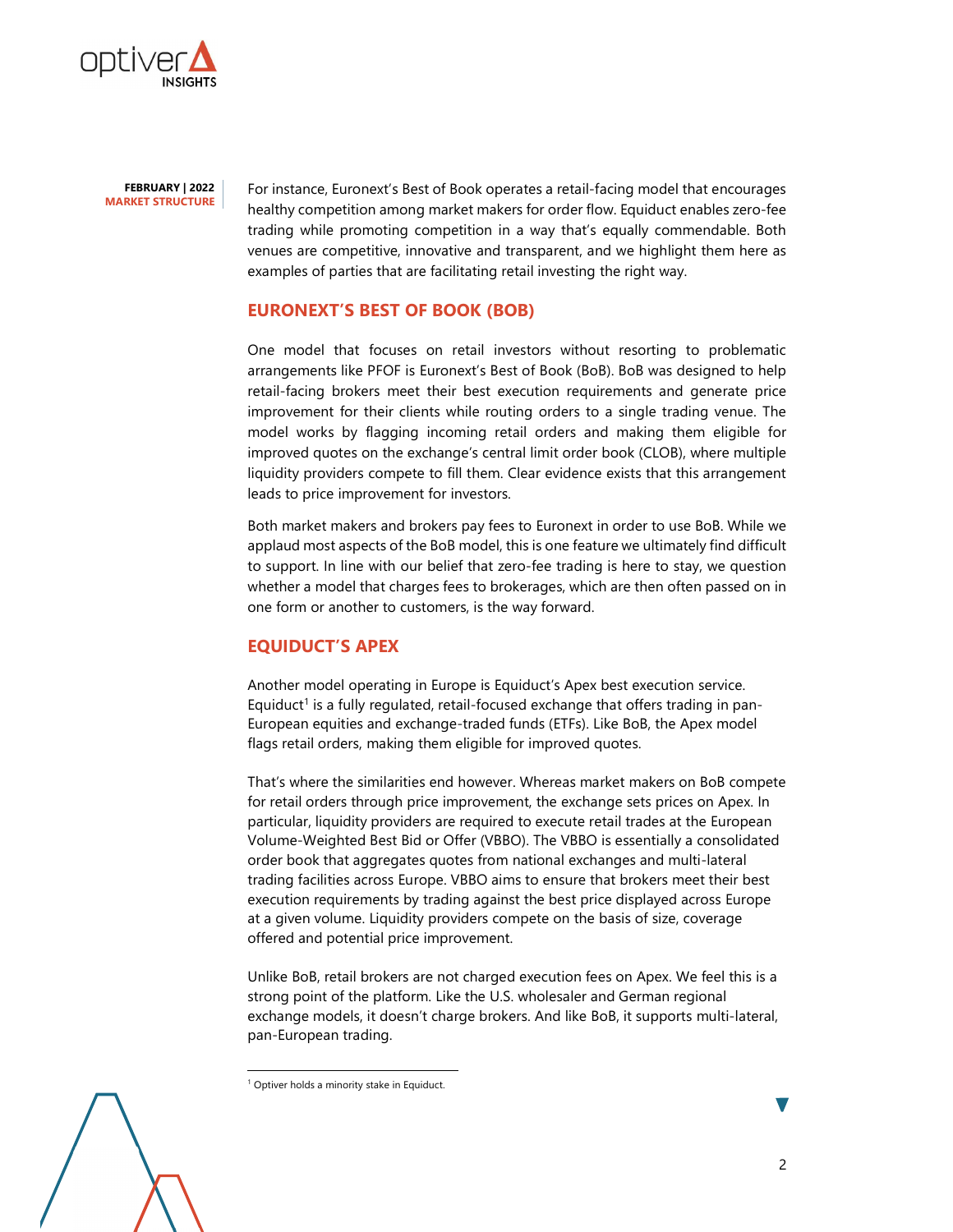

### MARKET SEGMENTS AND TRADING HOURS

We've previously argued that turning Europe into a truly global center for equity financing and secondary trading requires extending market hours and geographical segments. We applaud exchanges like Xetra and Borsa Italiana that offer trading in U.S. stocks during European hours. Turquoise, majority owned by the London Stock Exchange Group together with its users, recently made it possible for investors to trade U.S. stocks during U.K. hours with fungible DTC settlement. The popularity of American shares among retail investors is well-known, and venues that offer this segment are pointing the way forward for others.

Another way of catering to retail investors is by extending trading hours. Many smaller investors who wish to trade actively turn to competing products like FX, commodities, cryptocurrencies and structured products that trade with longer hours. In response, some exchanges now offer extended trading. For example, Borsa Italiana offers a retail-focused after-hours segment, while regional German exchanges open earlier and close later than traditional European equities exchanges.

### **CONCLUSION**

It's clear from a cursory glance around that retail-friendly trading models that promote competition for order flow are not only possible, but are already here. When it comes to trading venues, we favor an approach that designates a retail segment on the exchange, with a leadership team that includes stakeholders and users, and is regulated and governed by a rule book and regulators. We've invested in a number of companies, including Equiduct, that are finding ways to appeal to the growing segment of smaller investors. Only by supporting these players will we help build a transparent, regulated, competitive and innovative trading ecosystem that keeps retail investors investing.

### FURTHER READING

- $\Delta$  The AFM's study about PFOF venues.
- $\Delta$  An article about Turquoise expanding its U.S. stock trading segment.
- $\Delta$  Our recommendations for improving retail investor outcomes.
- $\Delta$  Our arguments for expanding European trading hours.

Have feedback? Reach out to the Optiver Corporate Strategy teams at AMS\_CorporateStrategy@Optiver.com